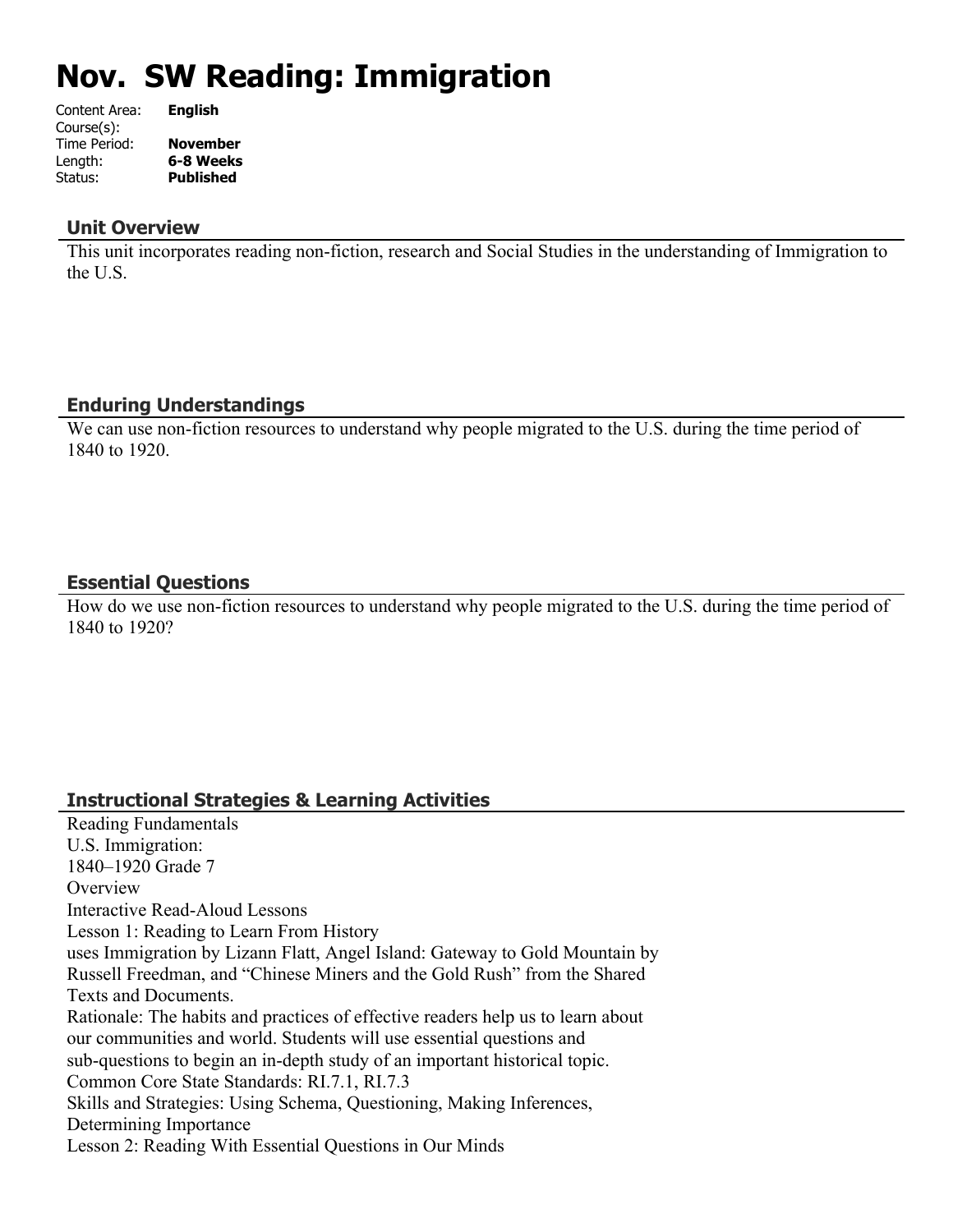uses Angel Island: Gateway to Gold Mountain by Russell Freedman and suggested online resources.

Rationale: Readers build their understanding of a topic by organizing their new learning and questions around the big ideas they are seeking to understand. Students will take notes and select and organize important ideas on a concept map.

Common Core State Standards: RI.7.1, RI.7.3, SL.7.1, W.7.10

Skills and Strategies: Using Schema, Questioning, Making Inferences,

Determining Importance, Synthesizing, Listening and Responding, Engaging in Discussion/Collaborating

Lesson 3: Meeting the Challenge of Vocabulary

uses Flesh and Blood So Cheap by Albert Marrin, Angel Island: Gateway to Gold Mountain by Russell Freedman, and Shutting Out the Sky by Deborah Hopkinson.

Rationale: Readers pay attention to content-specific vocabulary as well as other challenging words to support their understanding of a topic. Students will establish individual glossaries for investigating new vocabulary.

Common Core State Standards: RI.7.4, L.7.4, L.7.6, RI.7.1, RI.7.3, RI.7.10, SL.7.1

Skills and Strategies: Using Schema, Making Inferences, Monitoring and Repairing Comprehension, Finding Word Meaning (Vocabulary), Engaging in Discussion/Collaborating

Lesson 4: Using Text Features to Extract Key Information

uses Flesh and Blood So Cheap by Albert Marrin, Shutting Out the Sky by Deborah Hopkinson, and suggested online resources.

Rationale: Text features provide support for readers in extracting key details that lead to larger concepts. Students

will use text features to support their search for answers to the essential questions and sub-questions about the topic.

Common Core State Standards: RI.7.5, RI.7.1, RI.7.3, RI.7.4, RI.7.6, RI.7.10, L.7.4, SL.7.1, W.7.9, W.7.10 Skills and Strategies: Text and Genre Features/Structure, Questioning, Making Inferences, Synthesizing, Monitoring and Repairing Comprehension, Finding Word Meaning (Vocabulary), Engaging in Discussion/

Collaborating, Researching to Build and Present Knowledge

Lesson 5: Reading History Through Narrative Accounts

uses Shutting Out the Sky by Deborah Hopkinson, Excerpts From "The Life Story of a Polish Sweatshop Girl" from

the Shared Texts and Documents, and suggested online resources.

Rationale: History is often told through narratives about the people of the times, as well as through the participants'

own documents and words. Students will notice how historical narratives weave in primary source documents to

deepen the readers' insights into the topic.

Common Core State Standards: RI.7.4, RI.7.5, L.7.6, RI.7.1, RI.7.2, RI.7.3, RI.7.6, RI.7.10, L.7.4, L.7.5, W.7.9,

W.7.10

Skills and Strategies: Text and Genre Features/Structure, Visualizing, Making Inferences, Determining Importance,

Synthesizing, Finding Word Meaning (Vocabulary), Researching to Build and Present Knowledge Lesson 6: Building Knowledge From Multiple Perspectives

uses Immigration by Lizann Flatt.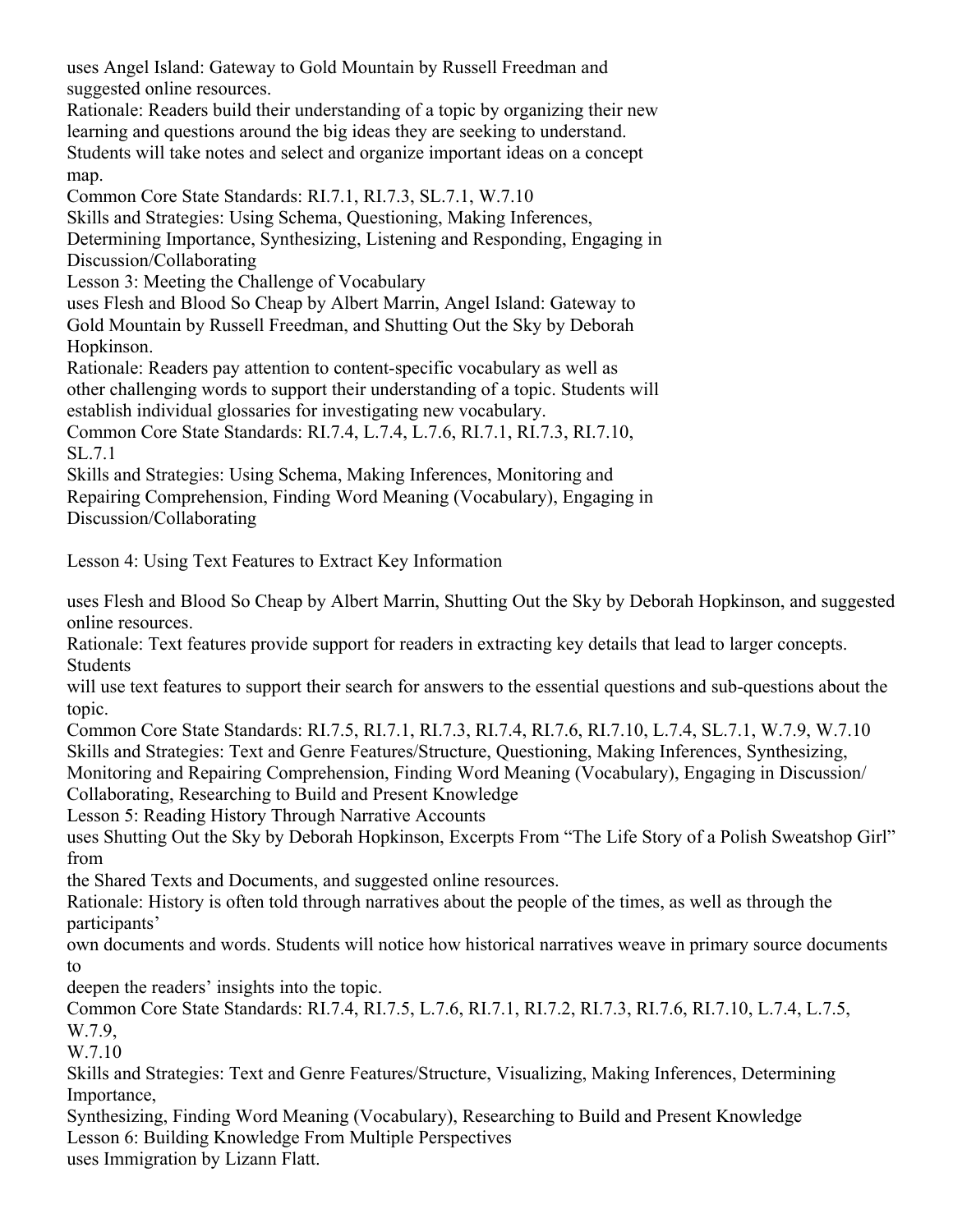Rationale: Readers of history recognize that secondary sources are filtered through the lens of the author's viewpoint on the topic. Students will consult both primary and secondary sources before forming an opinion about

a historical topic.

Common Core State Standards: RI.7.1, RI.7.2, RI.7.4, RI.7.6, L.7.6, RI.7.3, RI.7.5, RI.7.10, SL.7.1, L.7.5, W.7.9,

W.7.10

Skills and Strategies: Text and Genre Features/Structure, Making Inferences, Determining Importance, Synthesizing, Monitoring and Repairing Comprehension, Finding Word Meaning (Vocabulary), Researching to Build

and Present Knowledge

Lesson 7: Understanding Primary Sources

uses Excerpts From "Speech by Congressman Robert Clancy" from the Shared Texts and Documents. Rationale: Readers study primary sources to come to their own conclusions about historical events and issues. They paraphrase the big ideas and note their confusions or reactions. Students will paraphrase and analyze a primary source speech opposing the 1924 Immigration Act.

Common Core State Standards: RI.7.1, RI.7.2, RI.7.5, RI.7.6, RI.7.3, RI.7.4, RI.7.8, RI.7.10, L.7.4, L.7.5, L.7.6,

W.7.9, W.7.10

Skills and Strategies: Text and Genre Features/Structure, Using Schema, Questioning, Determining Importance,

Synthesizing, Finding Word Meaning (Vocabulary), Researching to Build and Present Knowledge

Lesson 8: Examining Different Points of View in Primary Sources

uses Excerpts From "Speech by Senator Ellison DuRant Smith" from the Shared Texts and Documents and suggested online resources.

Rationale: Readers study primary source documents that reflect different viewpoints on a historical topic. Students

will examine a speech supporting the 1924 Immigration Act in order to take various perspectives into account as

they form their own judgments.

Common Core State Standards: RI.7.1, RI.7.2, RI.7.4, RI.7.5, RI.7.6, RI.7.9, W.7.9, RI.7.3, RI.7.8, RI.7.10, L.7.4,

L.7.5, L.7.6, W.7.10

Skills and Strategies: Text and Genre Features/Structure, Using Schema, Questioning, Determining Importance,

Synthesizing, Finding Word Meaning (Vocabulary), Researching to Build and Present Knowledge Lesson 9: Determining Importance in Reading History

uses Immigration by Lizann Flatt, Excerpts From "President Lyndon B. Johnson's Remarks" from the Shared **Texts** 

and Documents, and suggested online resources.

Rationale: Understanding causes and effects in history often helps readers determine the most important information to remember. Students will examine the causes and effect of immigration policy since World War II to

extract key points.

Common Core State Standards: RI.7.1, RI.7.2, RI.7.3, RI.7.5, SL.7.1, W.7.9, W.7.10

Skills and Strategies: Text and Genre Features/Structure, Making Inferences, Determining Importance, Researching to Build and Present Knowledge

Lesson 10: Deepening Understanding: Gaining Personal Perspectives Through Memoir

uses Breaking Through by Francisco Jiménez and suggested online resources.

Rationale: Memoirs provide windows into the perspectives of people who lived through historical events and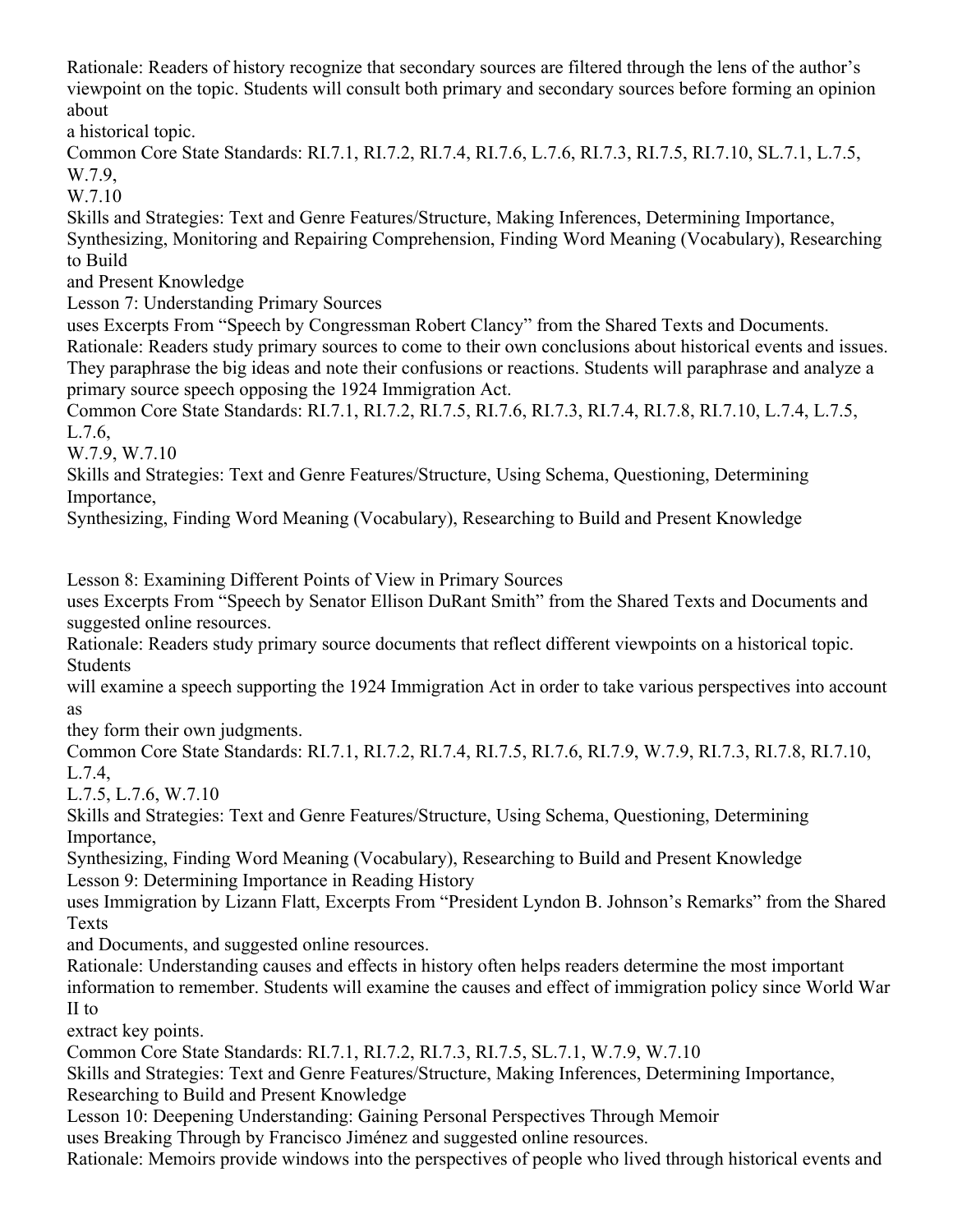issues. Students will draw conclusions about the effects of immigration from reading a memoir of a Mexican immigrant to the United States.

Common Core State Standards: RI.7.1, RI.7.2, RI.7.3, RI.7.4, RI.7.6, SL.7.1, L.7.6, W.7.9, W.7.10 Skills and Strategies: Text and Genre Features/Structure, Questioning, Making Inferences, Determining Importance, Synthesizing, Finding Word Meaning (Vocabulary), Engaging in Discussion/Collaborating, Researching

to Build and Present Knowledge

Mini-Lessons

Lesson 1: Reading Poetry as a Window Into Multiple Perspectives

uses "Poetry Selections" from the Shared Texts and Documents and suggested online resources. Rationale: Readers deepen their knowledge of a historical topic by examining poetry written from various perspectives. Students will examine how writers of poetry have taken different points of view on immigration. Common Core State Standards: RL.7.1, RL.7.2, RL.7.4, RI.7.6, RI.7.9, L.7.6, W.7.9, W.7.10 Skills and Strategies: Text and Genre Features/Structure, Using Schema, Visualizing, Making Inferences, Determining Importance, Synthesizing, Finding Word Meaning (Vocabulary), Researching to Build and Present

Knowledge

Lesson 2: Reading Visual Primary Sources

uses "Pro- and Anti-Immigration Cartoons" from the Shared Texts and Documents.

Rationale: Readers study visual primary sources, such as political cartoons, to deepen their understanding of an

issue. Students will analyze current political cartoons about immigration to determine their messages and distinguish their differing viewpoints.

Common Core State Standards: RI.7.1, RI.7.2, RI.7.3, RI.7.6, RI.7.8, SL.7.1, W.7.9, W.7.10

Skills and Strategies: Text and Genre Features/Structure, Using Schema, Making Inferences, Determining Importance, Synthesizing, Engaging in Discussion/Collaborating, Researching to Build and Present Knowledge

Lesson 3: Synthesizing to Address Our Essential Questions – Part 1

uses students' concept maps.

Rationale: Readers of history try to learn lessons for today from their research into the past. Students will reflect on

the information they have collected on their concept maps in order to determine lessons from the history of immigration in the U.S. to apply to the immigration issues of today.

Common Core State Standards: RI.7.1, RI.7.2, RI.7.3, SL.7.1, W.7.9, W.7.10

Skills and Strategies: Using Schema, Making Inferences, Determining Importance, Synthesizing, Engaging in Discussion/Collaborating, Researching to Build and Present Knowledge

Lesson 4: Synthesizing to Address Our Essential Questions – Part 2

uses students' synthesis charts.

Rationale: Readers studying historical topics synthesize their findings to focus on the most important ideas and address their essential questions. Students will revisit their responses to the first essential question to address the

role immigration has played in U.S. history.

Common Core State Standards: RI.7.2, RI.7.1, SL.7.1, W.7.9, W.7.10

Skills and Strategies: Using Schema, Making Inferences, Determining Importance, Synthesizing, Engaging in Discussion/Collaborating, Researching to Build and Present Knowledge

Lesson 5: Analyzing an Argumentative Essay

uses "The Value of Immigration" by Louis Elkner-Alfaro from the Shared Texts and Documents.

Rationale: Writers use their background knowledge and lessons learned to share their views on important issues.

Students will read and analyze an argumentative essay on immigration written by a college student.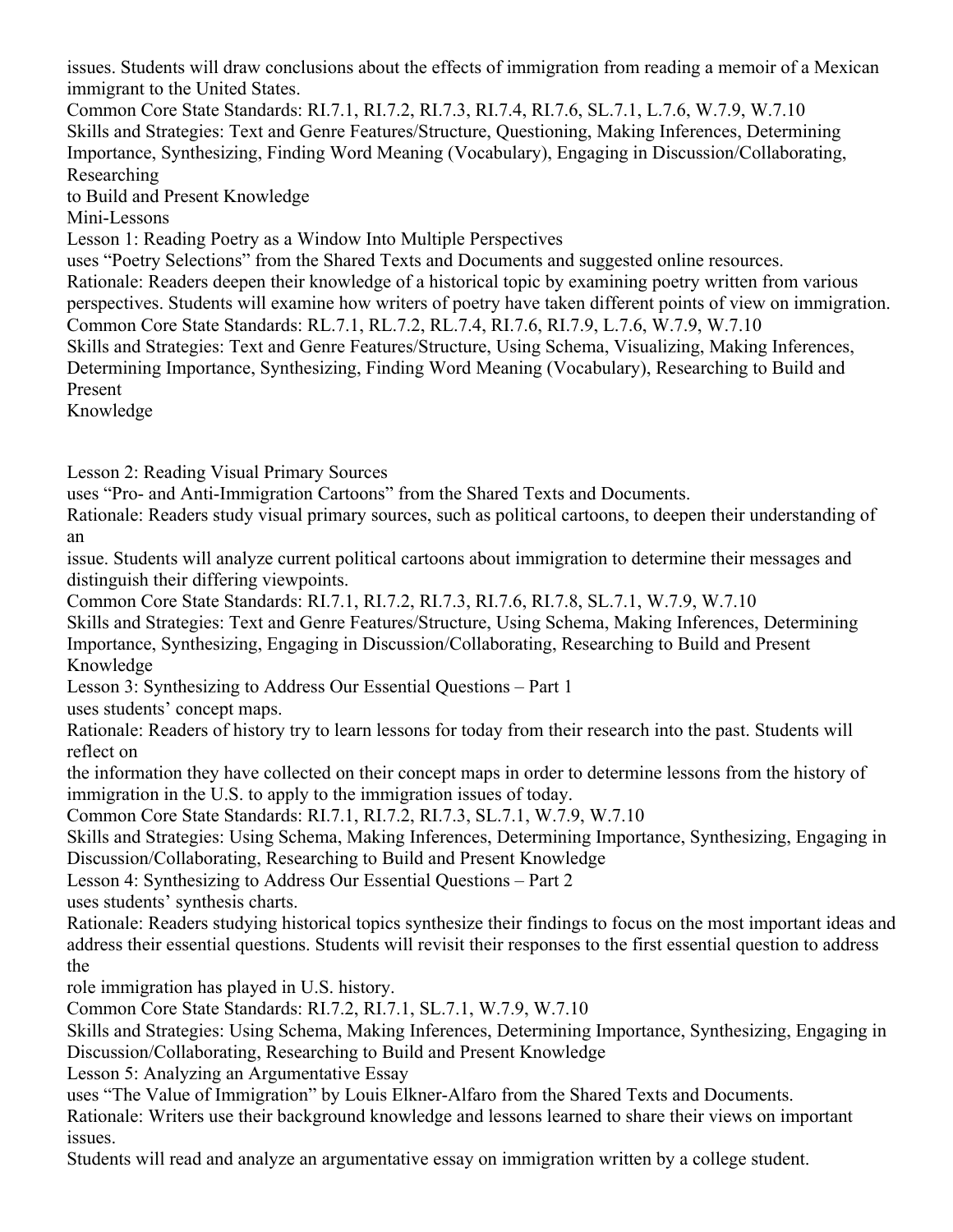Common Core State Standards: RI.7.1, RI.7.6, RI.7.2, RI.7.4, RI.7.5, RI.7.8

Skill and Strategy: Text and Genre Features/Structure, Using Schema, Making Inferences, Determining Importance,

Synthesizing

Lesson 6: Developing a Perspective

uses "The Value of Immigration" by Louis Elkner-Alfaro from the Shared Texts and Documents. Rationale: Writers of argumentative essays carefully consider what they know and need to know about their

topic. Students will review their notes and consider their viewpoint on the role immigration has played in the U.S. Common Core State Standards: RI.7.1, W.7.1, RI.7.5, RI.7.8, SL.7.1, W.7.7, W.7.8

Skills and Strategies: Using Schema, Determining Importance, Engaging in Discussion/Collaborating, Writing Arguments Focused on Discipline-Specific Content

Lesson 7: Developing a Thesis

uses "The Value of Immigration" by Louis Elkner-Alfaro from the Shared Texts and Documents.

Rationale: Writers of argumentative essays develop a clear thesis that states their opinion on the topic. **Students** 

will examine a mentor text to identify the thesis and craft their own thesis statements.

Common Core State Standards: RI.7.2, RI.7.5, W.7.1, RI.7.1, SL.7.1

Skills and Strategies: Text and Genre Features/Structure, Determining Importance, Engaging in

Discussion/Collaborating, Writing Arguments Focused on Discipline-Specific Content

Lesson 8: Using Anecdotal Evidence in an Argument

uses "The Value of Immigration" by Louis Elkner-Alfaro and "Erin G. Interviews Gill M., Djibouti" from the Shared

Texts and Documents.

Rationale: Writers sometimes use their own or others' experiences as evidence for the reasons that support their

claims. Students will learn how to use anecdotal evidence in their argumentative essays.

Common Core State Standards: RI.7.1, RI.7.3, W.7.1, W.7.7, W.7.8

Skills and Strategies: Text and Genre Features/Structure, Using Schema, Determining Importance,

Synthesizing,

Writing Arguments Focused on Discipline-Specific Content

Lesson 9: Writing a Strong Conclusion

uses "The Value of Immigration" by Louis Elkner-Alfaro from the Shared Texts and Documents and students' essay

drafts.

Rationale: Essays with strong conclusions make an impact on their readers. Students will develop meaningful conclusions for their essays and make final revisions to ensure their essays are error-free for publication. Common Core State Standards: RI.7.5, RI.7.6, W.7.1, W.7.4, W.7.5, RI.7.4

Skills and Strategies: Making Inferences, Finding Word Meaning (Vocabulary), Writing Arguments Focused on

Discipline-Specific Content

Lesson 10: Sharing and Learning From Essays

uses students' essays.

Rationale: Writers contribute to each other's knowledge by sharing their perspectives on a topic of study. Students

will read each other's essays on immigration and give and receive feedback from their peers.

Common Core State Standards: RI.7.6, RI.7.8, SL.7.1, SL.7.3

Skills and Strategies: Determining Importance, Synthesizing, Listening and Responding Summative Assessment

Students will read excerpts from "Pauline Newman's Unpublished Memoir" and "The Life Story of an Italian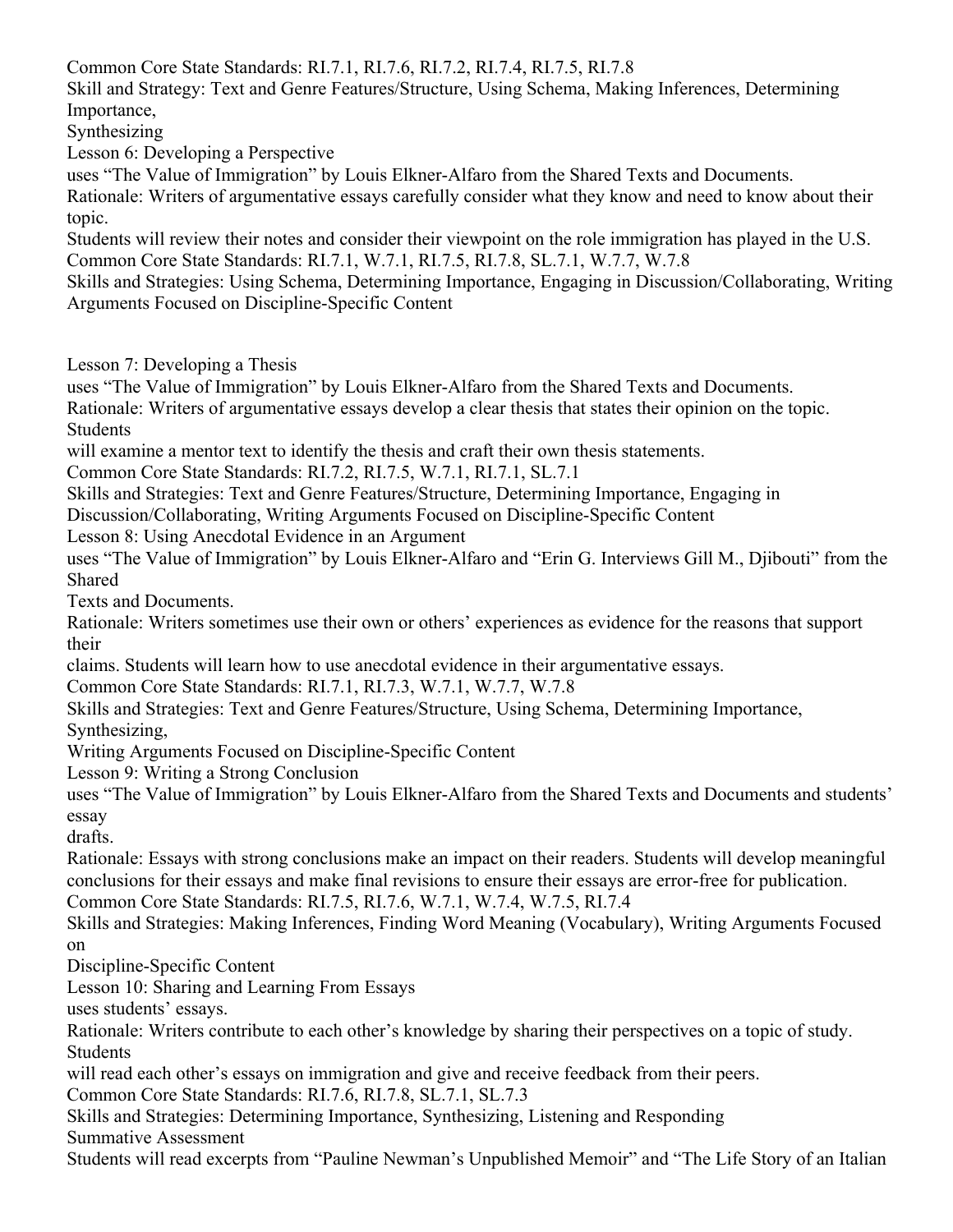Bootblack" in order to answer selected and constructed response questions.

#### **Integration of Career Readiness, Life Literacies and Key Skills**

Students will learn about the history of opportunity to earn a living and why people immigrated.

| TECH.9.4.8.CI.4       | Explore the role of creativity and innovation in career pathways and industries.                                                                                                                                                                                   |
|-----------------------|--------------------------------------------------------------------------------------------------------------------------------------------------------------------------------------------------------------------------------------------------------------------|
| TECH.9.4.8.CT.1       | Evaluate diverse solutions proposed by a variety of individuals, organizations, and/or<br>agencies to a local or global problem, such as climate change, and use critical thinking<br>skills to predict which one(s) are likely to be effective (e.g., MS-ETS1-2). |
| WRK.9.2.8.CAP.10      | Evaluate how careers have evolved regionally, nationally, and globally.                                                                                                                                                                                            |
| TECH.9.4.8.GCA.2      | Demonstrate openness to diverse ideas and perspectives through active discussions to<br>achieve a group goal.                                                                                                                                                      |
| <b>TECH.9.4.8.GCA</b> | <b>Global and Cultural Awareness</b>                                                                                                                                                                                                                               |
| TECH.9.4.8.CT.2       | Develop multiple solutions to a problem and evaluate short- and long-term effects to<br>determine the most plausible option (e.g., MS-ETS1-4, 6.1.8.CivicsDP.1).                                                                                                   |
| WRK.9.2.8.CAP.12      | Assess personal strengths, talents, values, and interests to appropriate jobs and careers to<br>maximize career potential.                                                                                                                                         |
|                       | Multiple solutions often exist to solve a problem.                                                                                                                                                                                                                 |
| TECH.9.4.8.CT.3       | Compare past problem-solving solutions to local, national, or global issues and analyze the<br>factors that led to a positive or negative outcome.                                                                                                                 |
| TECH.9.4.8.IML.1      | Critically curate multiple resources to assess the credibility of sources when searching for<br>information.                                                                                                                                                       |
| <b>TECH.9.4.8.CT</b>  | <b>Critical Thinking and Problem-solving</b>                                                                                                                                                                                                                       |
| TECH.9.4.8.IML.2      | Identify specific examples of distortion, exaggeration, or misrepresentation of<br>information.                                                                                                                                                                    |
| WRK.9.2.8.CAP.4       | Explain how an individual's online behavior (e.g., social networking, photo exchanges,<br>video postings) may impact opportunities for employment or advancement.                                                                                                  |
| <b>WRK.9.2.8.CAP</b>  | <b>Career Awareness and Planning</b>                                                                                                                                                                                                                               |
| TECH.9.4.8.GCA.1      | Model how to navigate cultural differences with sensitivity and respect (e.g., 1.5.8.C1a).                                                                                                                                                                         |
| TECH.9.4.8.TL.3       | Select appropriate tools to organize and present information digitally.                                                                                                                                                                                            |
| TECH.9.4.8.DC.2       | Provide appropriate citation and attribution elements when creating media products (e.g.,<br>$W.6.8$ ).                                                                                                                                                            |
| TECH.9.4.8.DC.1       | Analyze the resource citations in online materials for proper use.                                                                                                                                                                                                 |
|                       | An essential aspect of problem solving is being able to self-reflect on why possible<br>solutions for solving problems were or were not successful.                                                                                                                |

#### **Interdisciplinary Connections**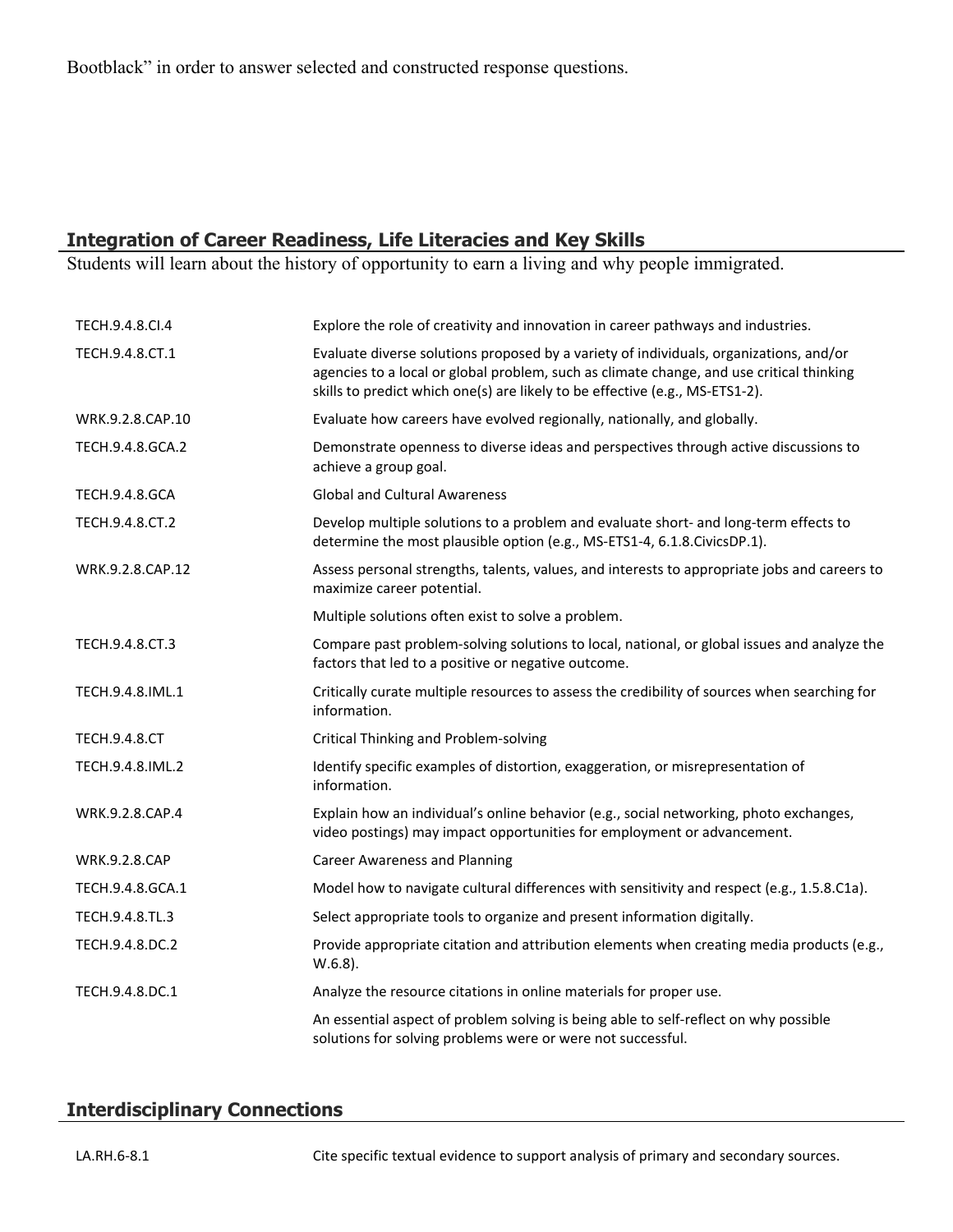| LA.RH.6-8.2 | Determine the central ideas or information of a primary or secondary source; provide an<br>accurate summary of the source distinct from prior knowledge or opinions.   |
|-------------|------------------------------------------------------------------------------------------------------------------------------------------------------------------------|
| LA.RH.6-8.3 | ldentify key steps in a text's description of a process related to history/social studies (e.g.,<br>how a bill becomes law, how interest rates are raised or lowered). |
| LA.RH.6-8.4 | Determine the meaning of words and phrases as they are used in a text, including<br>vocabulary specific to domains related to history/social studies.                  |
| LA.RH.6-8.5 | Describe how a text presents information (e.g., sequentially, comparatively, causally).                                                                                |
| LA.RH.6-8.6 | Identify aspects of a text that reveal an author's point of view or purpose (e.g., loaded<br>language, inclusion or avoidance of particular facts).                    |
| LA.RH.6-8.7 | Integrate visual information (e.g., in charts, graphs, photographs, videos, or maps) with<br>other information in print and digital texts.                             |
| LA.RH.6-8.8 | Distinguish among fact, opinion, and reasoned judgment in a text.                                                                                                      |
| LA.RH.6-8.9 | Analyze the relationship between a primary and secondary source on the same topic.                                                                                     |

## **Differentiation**

- Understand that gifted students, just like all students, come to school to learn and be challenged.
- Pre-assess your students. Find out their areas of strength as well as those areas you may need to address before students move on.
- Consider grouping gifted students together for at least part of the school day.
- Plan for differentiation. Consider pre-assessments, extension activities, and compacting the curriculum.
- Use phrases like "You've shown you don't need more practice" or "You need more practice" instead of words like "qualify" or "eligible" when referring to extension work.
- Encourage high-ability students to take on challenges. Because they're often used to getting good grades, gifted students may be risk averse.
- **Definitions of Differentiation Components**:
	- o Content the specific information that is to be taught in the lesson/unit/course of instruction.
	- o Process how the student will acquire the content information.
	- o Product how the student will demonstrate understanding of the content.
	- o Learning Environment the environment where learning is taking place including physical location and/or student grouping

## **Differentiation occurring in this unit:**

Students will be encouraged to challenge themselves when writing. Struggling students will recieve additional instruction and modifications

## **Modifications & Accommodations**

Refer to QSAC EXCEL SMALL SPED ACCOMMOCATIONS spreadsheet in this discipline.

## **Modifications and Accommodations used in this unit:**

IEP and 504 accommodations will be utilized.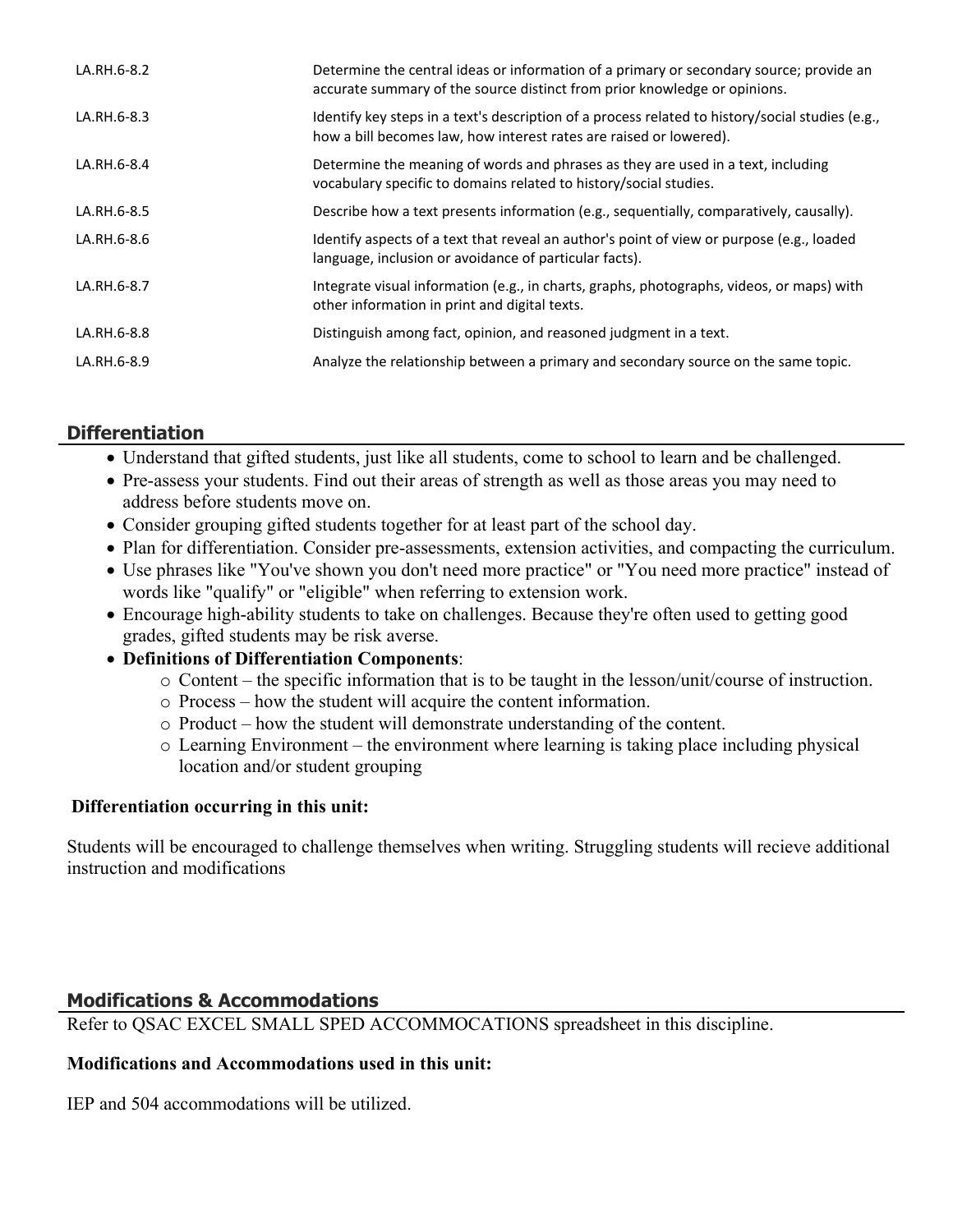#### **Formative Assessments**

Assessment allows both instructor and student to monitor progress towards achieving learning objectives, and can be approached in a variety of ways. **Formative assessment** refers to tools that identify misconceptions, struggles, and learning gaps along the way and assess how to close those gaps. It includes effective tools for helping to shape learning, and can even bolster students' abilities to take ownership of their learning when they understand that the goal is to improve learning, not apply final marks (Trumbull and Lash, 2013). It can include students assessing themselves, peers, or even the instructor, through writing, quizzes, conversation, and more. In short, formative assessment occurs throughout a class or course, and seeks to improve student achievement of learning objectives through approaches that can support specific student needs (Theal and Franklin, 2010, p. 151).

#### **Formative Assessments used in this unit:**

Rough drafts

discussion

#### **Benchmark Assessments**

**Benchmark Assessments** are given periodically (e.g., at the end of every quarter or as frequently as once per month) throughout a school year to establish baseline achievement data and measure progress toward a standard or set of academic standards and goals.

#### **Schoolwide Benchmark assessments:**

Aimsweb benchmarks 3X a year

Linkit Benchmarks 3X a year

#### **Additional Benchmarks used in this unit:**

Aimsweb

Linkit testing 3 times a year.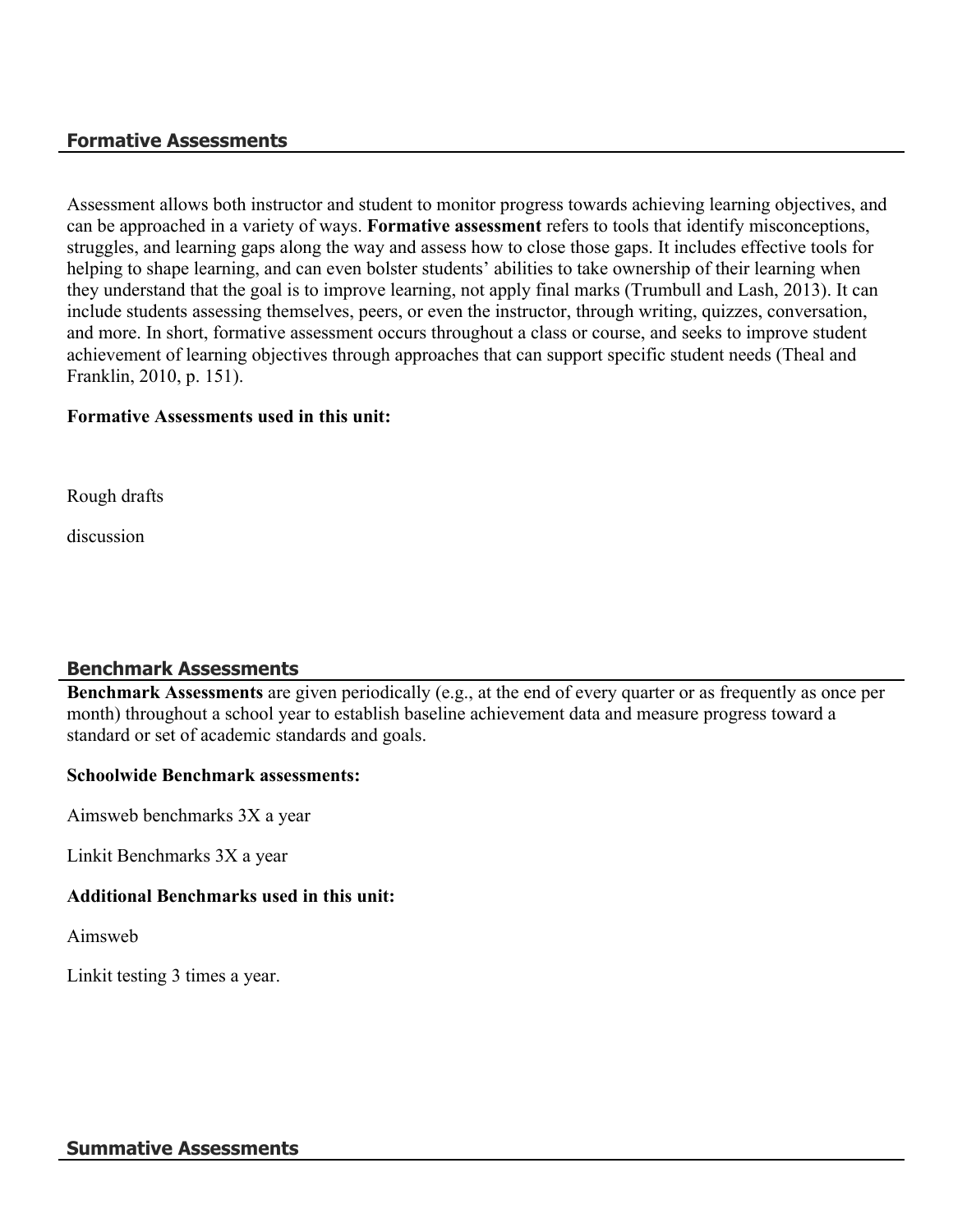**Summative assessments** evaluate student learning, knowledge, proficiency, or success at the conclusion of an instructional period, like a unit, course, or program. Summative assessments are almost always formally graded and often heavily weighted (though they do not need to be). Summative assessment can be used to great effect in conjunction and alignment with formative assessment, and instructors can consider a variety of ways to combine these approaches.

#### **Summative assessments for this unit:**

Assessments from Schoolwide unit.

Teacher made assessments

Benchmark assessemnts

#### **Instructional Materials**

Mentor Texts Angel Island: Gateway to Gold Mountain by Russell Freedman Breaking Through by Francisco Jiménez Flesh and Blood So Cheap by Albert Marrin Immigration by Lizann Flatt Shutting Out the Sky by Deborah Hopkinson Shared Texts and Documents "Chinese Miners and the Gold Rush" (Lexile Level: 1230L) "Erin G. Interviews Gill M., Djibouti" (Lexile Level: 850L) Excerpts From "The Life Story of a Polish Sweatshop Girl" (Lexile Level: 1070L) Poetry Selections Excerpts From "President Lyndon B. Johnson's Remarks" (Lexile Level: 1150L) Pro- and Anti-Immigration Cartoons Excerpts From "Speech by Congressman Robert Clancy" (Lexile Level: 1400L) Excerpts From "Speech by Senator Ellison DuRant Smith" (Lexile Level: 1330L) "The Value of Immigration" by Louis